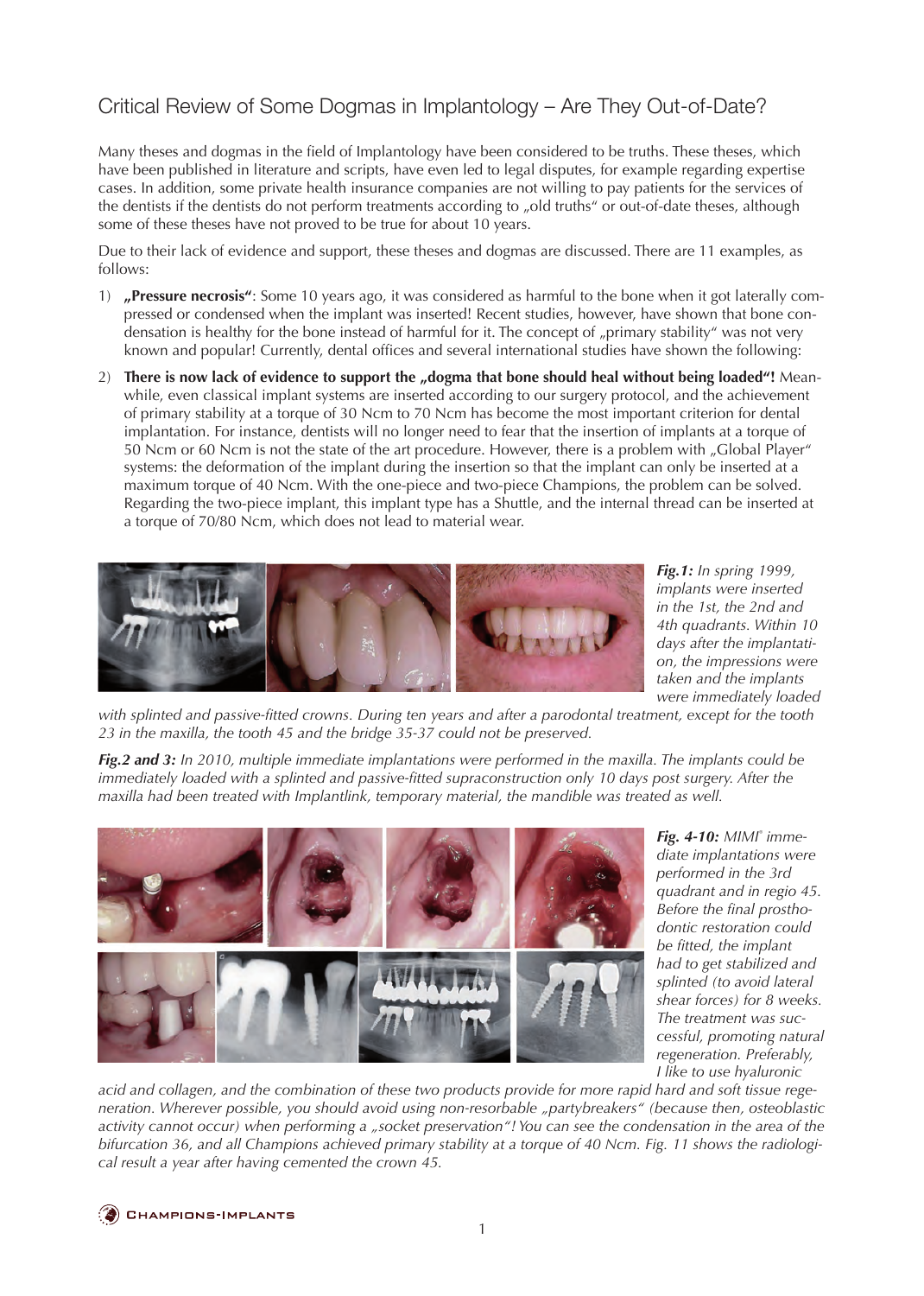In addition, the following theses have been reviewed:

- 3) **The thesis that bone needs to heal on the implants for at least 3 months in the mandible and for at least 6 months in the maxilla lacks support.** It is curious that the industry, opinion makers still believe that the healing time is reduced because they have improved the surface of their products. Wrong! In fact, the healing time can be considerably reduced because meanwhile, small-dimensioned implant sites are prepared for classical implant systems as well, and bone therefore no longer needs to "grow on" titanium surfaces. In this way, their implants can achieve primary stability! The period of transition between primary osseointegration stability and secondary osseointegration phase just takes 8 weeks, independently of whether the required primary stability has been achieved in the mandible or in the maxilla and of whether the implantation has been successful.
- 4) Unfortunately, the concepts of **immediate loading and immediate restoration of implants** have been criticized by opinion makers led by the industry and even by some private health insurance companies who are unwilling to pay for the treatment even if the success of this current treatment method is at least equivalent to the success of conventional treatments! For several years, we have proven that the current treatments are successful in our day-day work in dental offices: for the correct indication and when the procedure is followed correctly, the success with immediately restored or loaded implants can be at least equivalent to treatment success with delayed restored or loaded implants. In fact, lateral shear forces such as micro- and macro-motions during the first two to eight weeks after surgery are to be avoided! It is very important that the one-piece implant gets stabilized during this phase before the final prosthodontic restoration can be fitted. During this phase, the patient is provided with splinted fixed temporary restorations, which are cemented, for example with Harvard cement. Single tooth gaps are restored immediately and inter-proximally with plastic material. There might be the following problem with one-piece implants: if the temporary restoration gets broken, the implant treatment will not be successful, and the patient will have problems with the implants. That is why the patient should participate actively: the temporary restoration should not break! There are less problems of this kind with two-piece Champions® implants.
- 5) **The dogma that the minimum distance between implants should be 2-4 mm has not been proven correct,** according to research. On the contrary: several, post- implantation (and reliable) documentations have shown: even an inter- implant distance of 0.5 up to 2 mm is not a reason for an implantation failure or interimplant bone loss. In order to perform a successful implantation, as the example of my "Twin-implantation" of two implants for a molar gap in 1999 showed, is the following: an intact, peri-implant nutrition is necessary. This means: the observed failures in cases where the distance between the implants was too small have been caused by other factors! Unfortunately, false interpretations have led to a false conclusion and to a false dogma! In these cases, bone loss or even necroses have been caused by an intra-operative periost removal or a periost injury and not by an inter-implant distance that is smaller than 2-4 mm, according to our experience.
- 6) **The dogma that you should avoid primary splinting of natural teeth and implants (without periodontitis) because of different resilience factors** is no longer true! However, there is one exception: splinting should not be carried out when the natural tooth is intruded. In this case, the tooth can no longer be preserved. An implant system with an intramobile element has not often been proven successful. If the natural tooth in a bridge is in a mesial position in relation to the implants, this tooth is a receptor, which means it serves as an organ of sense for the prosthodontic restoration. Over 10 years, success rates of hybrid bridges have sometimes been higher than success rates of only implant-supported prosthodontic restorations. Slight lateral motions (loosening degrees I and II) of teeth in combination with implants are very unlikely to cause problems with the prosthodontic restorations as long as the prosthodontic restorations are passive-fitted.
- 7) **The dogma that immediate implantations are to be avoided** because success prognoses are thought to be lower than those for delayed implantations is not true either. According to this dogma, infected or chronically inflamed bone structures should heal for 3-6 months before you can implant. Currently, with surgery techniques, the success prognosis for immediate implantations is as high as for delayed implantations. On the contrary, with such an unnecessary long healing time of several months, the patient may lose crucial structures, for example hard tissue and soft tissue structures. With appropriate materials such as conical triangular drills, bone condensers and modern implant designs, hyaluronic acid and cost-efficient collagen, we can avoid alveolar collapse, and we can insert primary stable implants only in healthy bone areas. As a rule, only one surgery session is necessary. In addition, hard tissue and soft tissue are protected to the maximum.
- 8) **Unlike what some dentists may still fear, it is not true that transgingival drilling causes epithelial cell penetration in the bone cavity and connective tissue encapsulation of the implants** because: connective tissue encapsulation of implants is caused by macro-motions and micro-motions within 2-8 weeks post surgery! Wouldn't the prevention of re-ossification because of the penetration of (no longer nourished) epithelial

**CHAMPIONS-IMPLANTS**